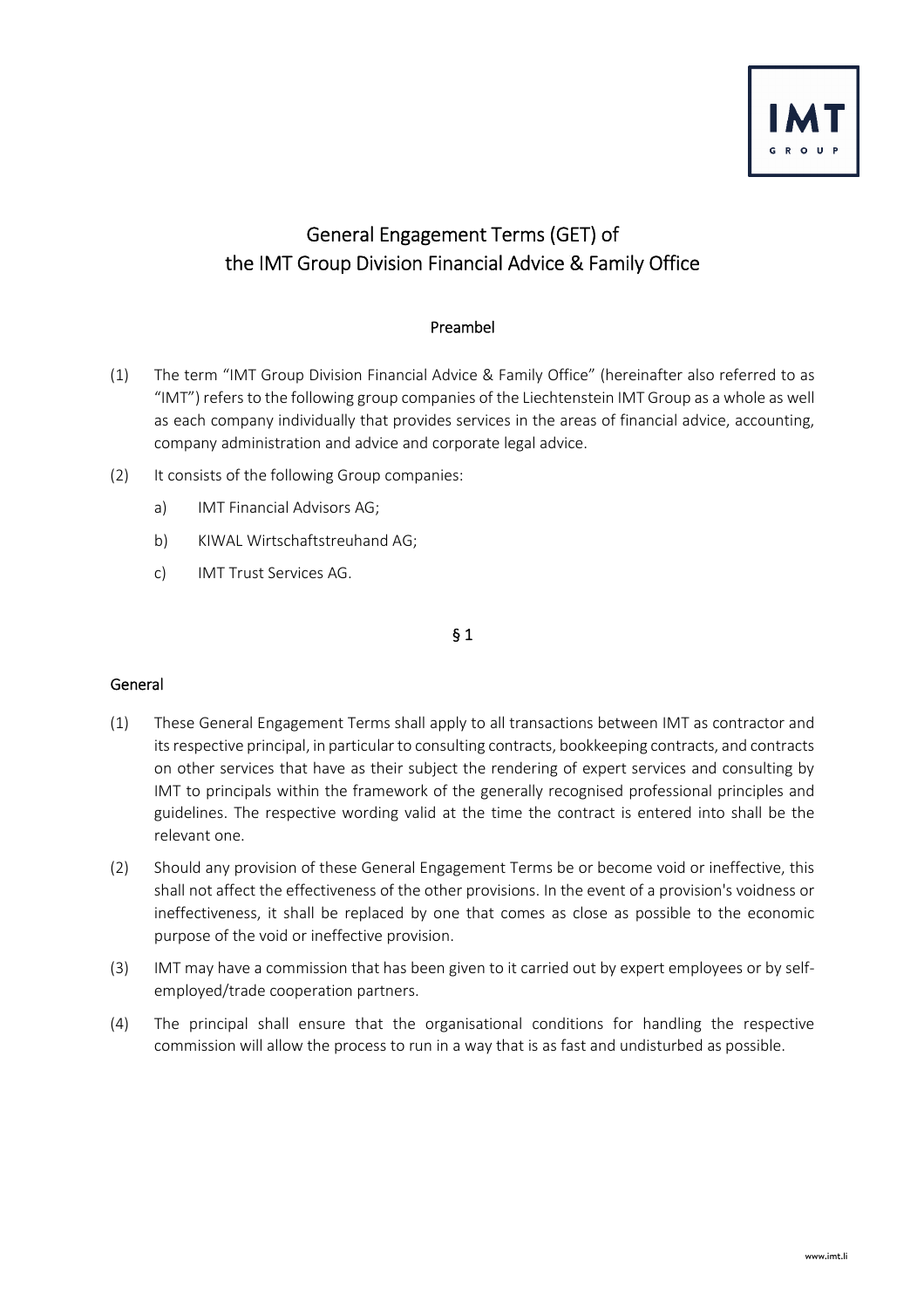

#### Scope and extent of application

- (1) If the application of these General Engagement Terms has been agreed, they shall also apply to any additional agreements between IMT and its principal.
- (2) Commissions awarded by the principal shall only be valid if they have been confirmed and duly signed by the principal, and shall provide binding obligations only to the extent stated in the respective commission.
- (3) IMT shall render all services pursuant to the applicable law. Should the applicable law change after the final professional statement by IMT has been given, IMT shall be under no obligation to point out to the principal any changes or consequences. This shall also apply to completed parts of a commission.

# § 3

#### Extent and execution of commission

- (1) The type and extent of the services to be rendered by IMT shall depend on the individual commission.
- (2) The commission shall be carried out in accordance with the principles of proper professional practice in compliance with the relevant professional guidelines and the duties of the profession.

### § 4

### Principal's duties

- (1) The principal shall without special request and in time submit to IMT all documentation necessary or expedient for fulfilling and carrying out the respective commission and notify IMT of all events and circumstances that are of importance for carrying out the commission.
- (2) The principal warrants the accuracy and completeness of all documentation and information provided by it. This shall also apply to all documentation, events and circumstances that have only become known during the activity of IMT. IMT shall not be responsible for any delay that is due to the late providing of documentation or information by the principal.
- (3) In preparing or drawing up annual and/or other accounts, in consulting work, and in other services to be rendered, IMT may assume that the information - in particular in terms of figures - provided by the principal is correct. However, IMT shall point out to the principal any inaccuracies that it has detected.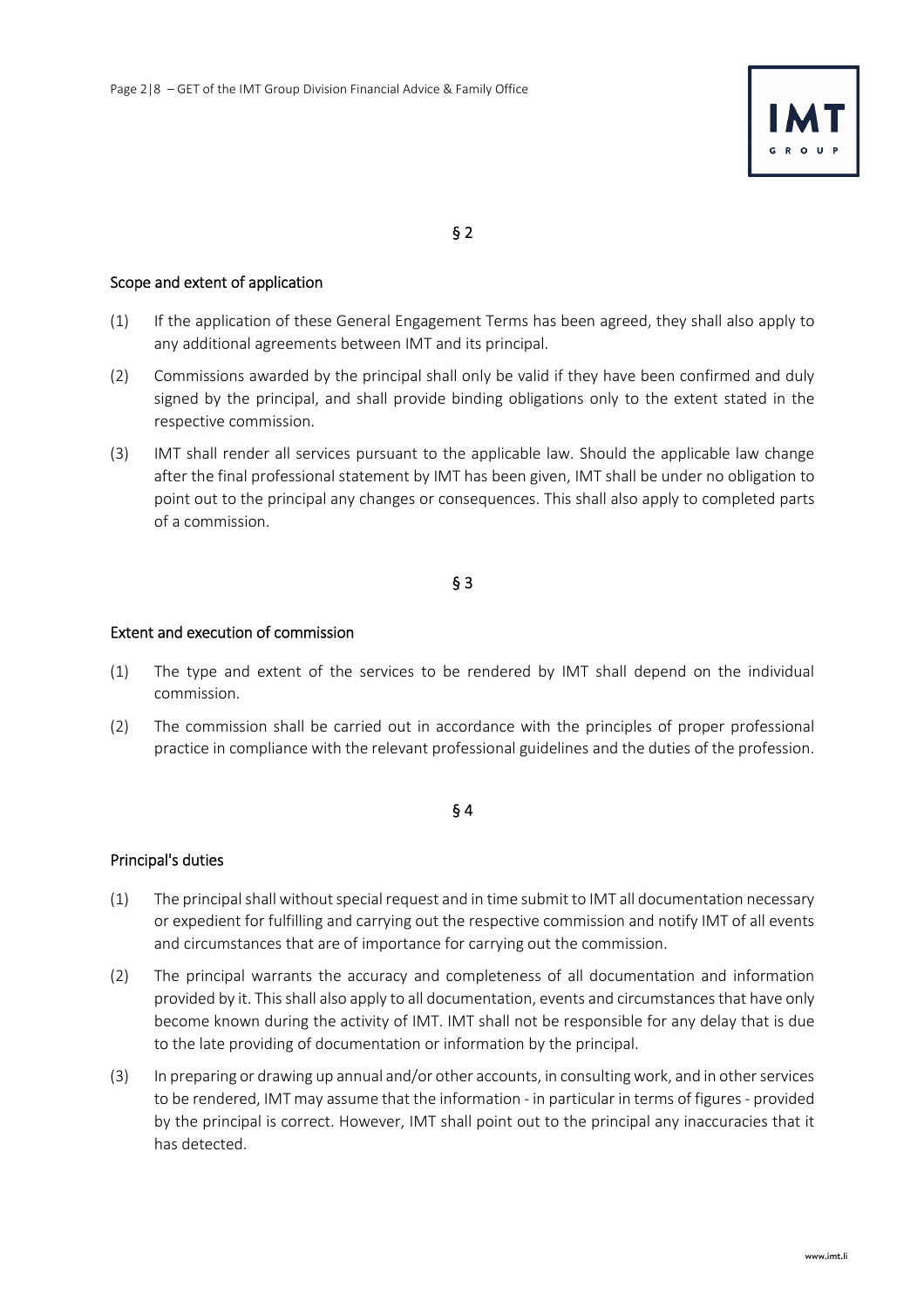

(4) If so requested, the principal shall confirm to IMT in writing the completeness of the documentation and information provided to and of the statements made to IMT. Such declaration of completeness shall not require any particular form.

# § 5

### Ensuring independence

- (1) IMT and the principal undertake to be loyal to each other.
- (2) The mutually undertake to take all measures that are suitable for preventing any danger to the independence of the cooperation partners and employees of IMT. This shall in particular apply to statements by the principal concerning employment and/or accepting commissions for own account.

### § 6

#### Reporting

- (1) Unless expressly agreed otherwise, IMT undertakes depending on the purpose and the respective service, to report in writing on its work, on the work of its employees, and if applicable also on the work of its cooperation partners.
- (2) The principal and IMT both confirm that either current or one-time reporting in accordance with the progress of work has been agreed for the respective commission for services, consulting, and/or representation.
- (3) If there is a written statement from IMT on the result of its work, it shall not be liable for any oral statements on such results.

### § 7

### Intellectual property rights

- (1) The services of IMT shall be protected by copyright.
- (2) The principal undertakes to use any evaluations, reports, analyses, drafts, calculations, plans, programs, drawings, data carriers or the like produced by IMT, its employees, and its cooperation partners in the course of the commission for services, consulting, and/or representation only for the principal's business purposes. Any other use for commercial purposes shall be inadmissible.
- (3) In the light of the fact that the services rendered are the intellectual property of IMT, the right to use these shall apply only to the principal's business purposes and only to the extent laid down in the contract, even after the fee has been paid. Any unlawful forwarding, also in the course of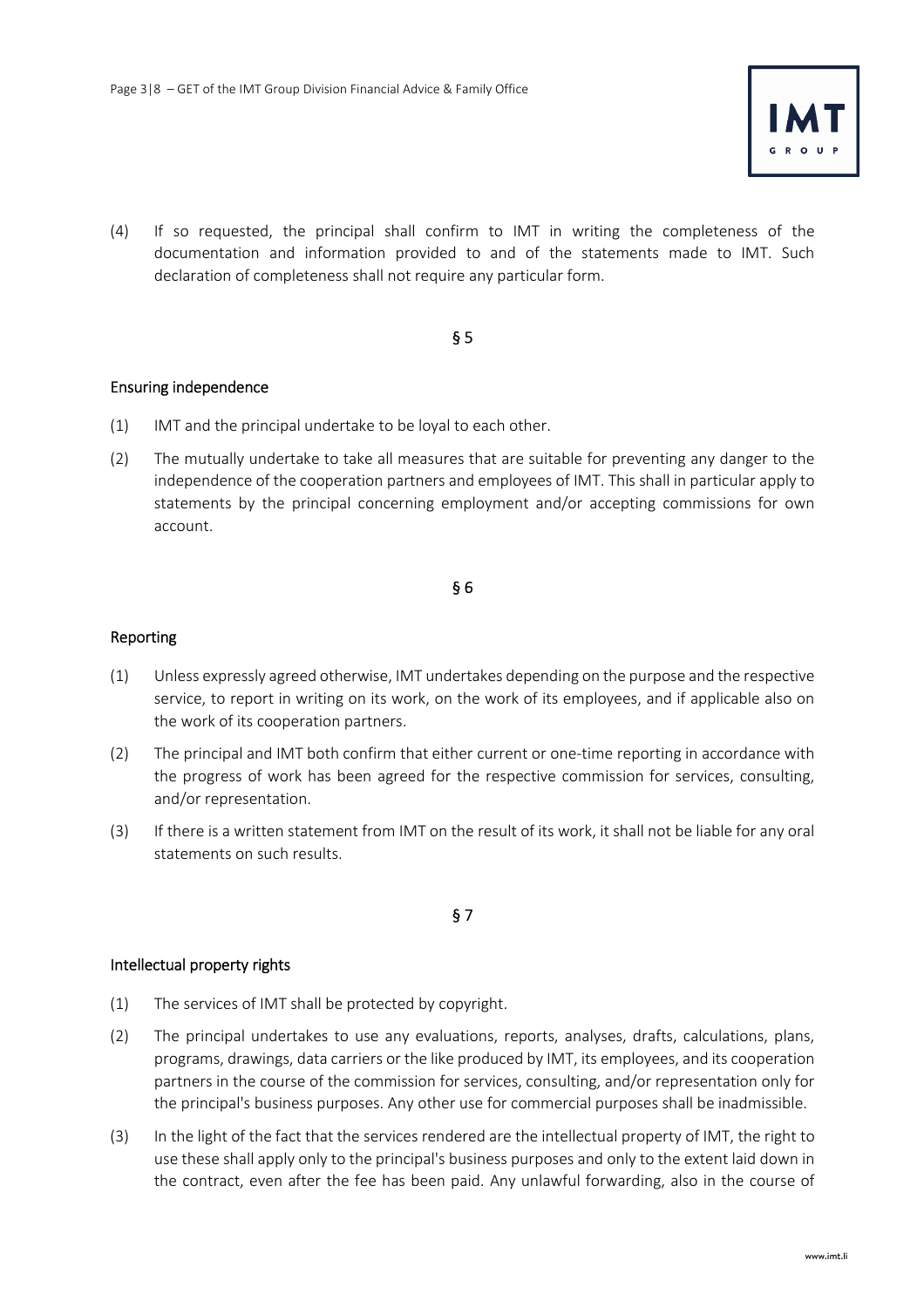

dissolution or bankruptcy, but also any short-term transfer for the purpose of reproduction shall result in claims for damages by IMT.

(4) IMT in turn undertakes to observe the principal's intellectual property rights.

#### § 8

### Mending of defects and warranty

- (1) IMT may and shall mend any inaccuracies and defects that turn up in retrospect to the services rendered by it. IMT shall notify the principal of this forthwith. It shall have authority to also communicate any such change to any parties informed of the initial statement.
- (2) The principal shall be entitled to the free mending of defects as far IMT is responsible for them. This claim shall at any rate expire six months after the principal has learned of the defects to the services of IMT that are subject to complaint.
- (3) If the retroactive mending of any defects fails, the principal shall be entitled to a price reduction. If the service rendered is justifiably of no interest for the principal because of the failed mending of the defect, the principal shall be entitled to conversion. In the event of warranty, remedy of the defect shall always have priority over price reduction or conversion.

### § 9

### Liability

- (1) In carrying out a commission, IMT and its employees shall act in accordance with the general principles of professional practice. IMT shall only be liable in the event of intent or gross negligence.
- (2) The liability of IMT shall be limited to the amount of liability stated in the order confirmation.
- (3) Any claim for damages can only be asserted in court within six months after the entitled party or parties have learned of the damage.

### § 10

### Obligation of secrecy

- (1) IMT shall keep secrecy and oblige its employees and consulted third parties to secrecy on all matters that become known to them in connection with their activities for the principal. This obligation of secrecy shall extend both to the principal and the principal's business relations.
- (2) However, this obligation of secrecy shall not apply: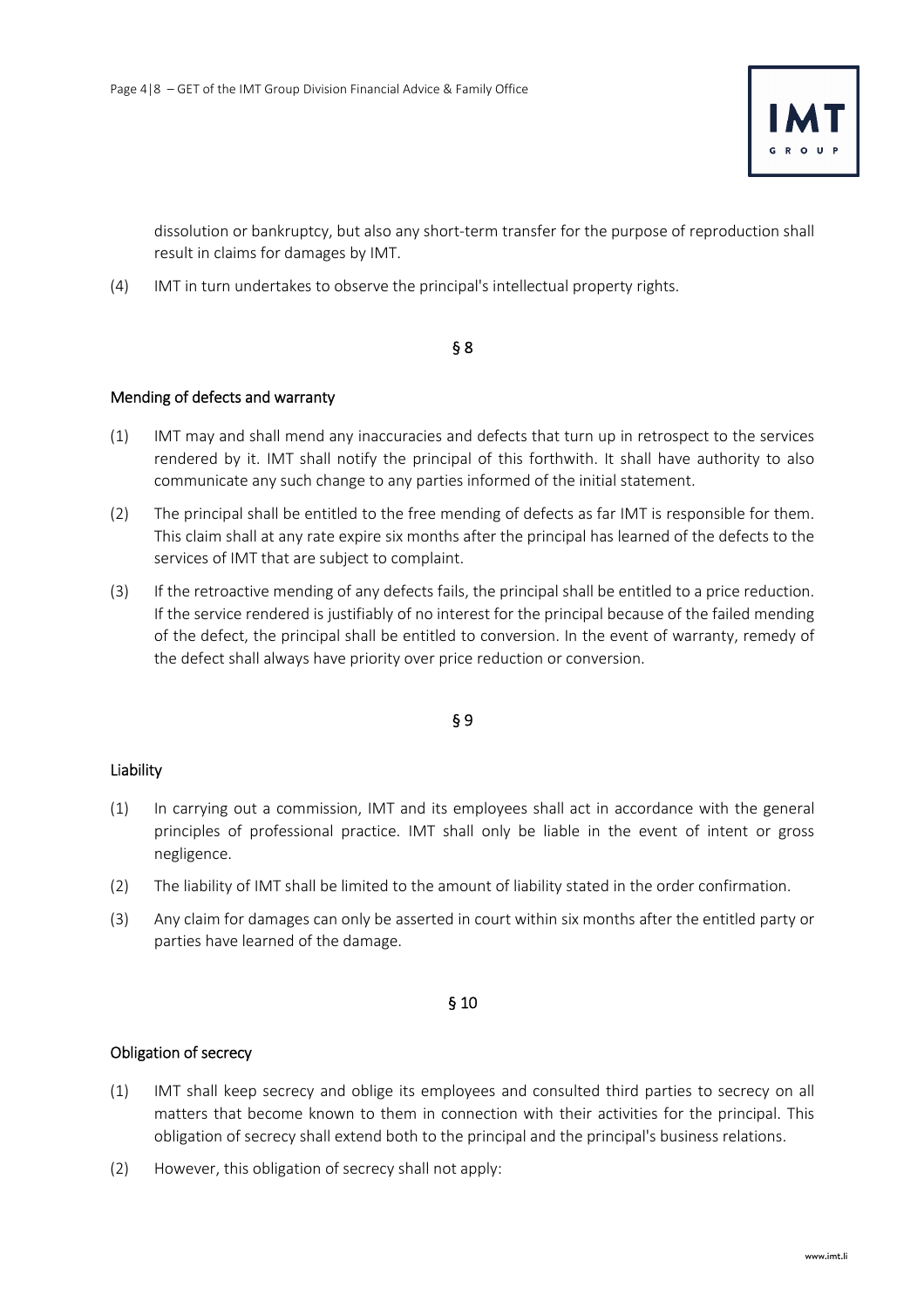

- a) if IMT has been released by the principal from this obligation in writing;
- b) if the information is already publicly available without any violation of the obligation of secrecy;
- c) if the information must be disclosed due to an obligation of disclosure laid down by the law or by public authorities;
- d) if disclosure is indispensable to enforce or defend against claims;
- e) with regard to the documentation and information sent to IMT for the purpose of compliance as far as this is necessary to carry out a commission given to IMT.
- (3) Only the principal itself but not its vicarious agents may release IMT in writing from the obligation of secrecy.
- (4) The obligation of secrecy of IMT, its employees, and consulted third parties shall apply even after the commissioning relationship has ended.
- (5) Within the framework of the commission's purpose, IMT shall have the authority to process personal data that it has been entrusted with, or have such data processed by third parties. Any documentation handed over to IMT (data carriers, data, documents, etc.) as well as all results of carrying out a commission shall be returned to the principal after the business has ended. The retention period of IMT for files shall be 10 years.
- (6) On request and at the expense of the principal, IMT shall hand over all documentation that it has received during the retention period stated in Para. (5) from the principal on the occasion of IMT's activities. However, this shall apply neither to correspondence between IMT and the principal nor to documents that IMT holds in the original. IMT may make or retain copies or photocopies of any material that it returns to the principal.
- (7) Within the framework of the legal provisions, IMT shall have the right to retain the documentation handed over to it or produced by it in connection with carrying out a commission.

#### Fee

- (1) As compensation for the work done by it, IMT shall be entitled to the payment of an adequate fee from the principal. The fee rates and hourly rates in its current version published by IMT shall apply unless otherwise agreed in writing.
- (2) In addition to its claim for a fee, IMT shall be entitled to the reimbursement of all cash expenditures (e.g. telecommunication fees, copying costs, postal fees, etc.) and travelling expenditures incurred by it in carrying out its activities. IMT may demand an adequate advance to cover such costs.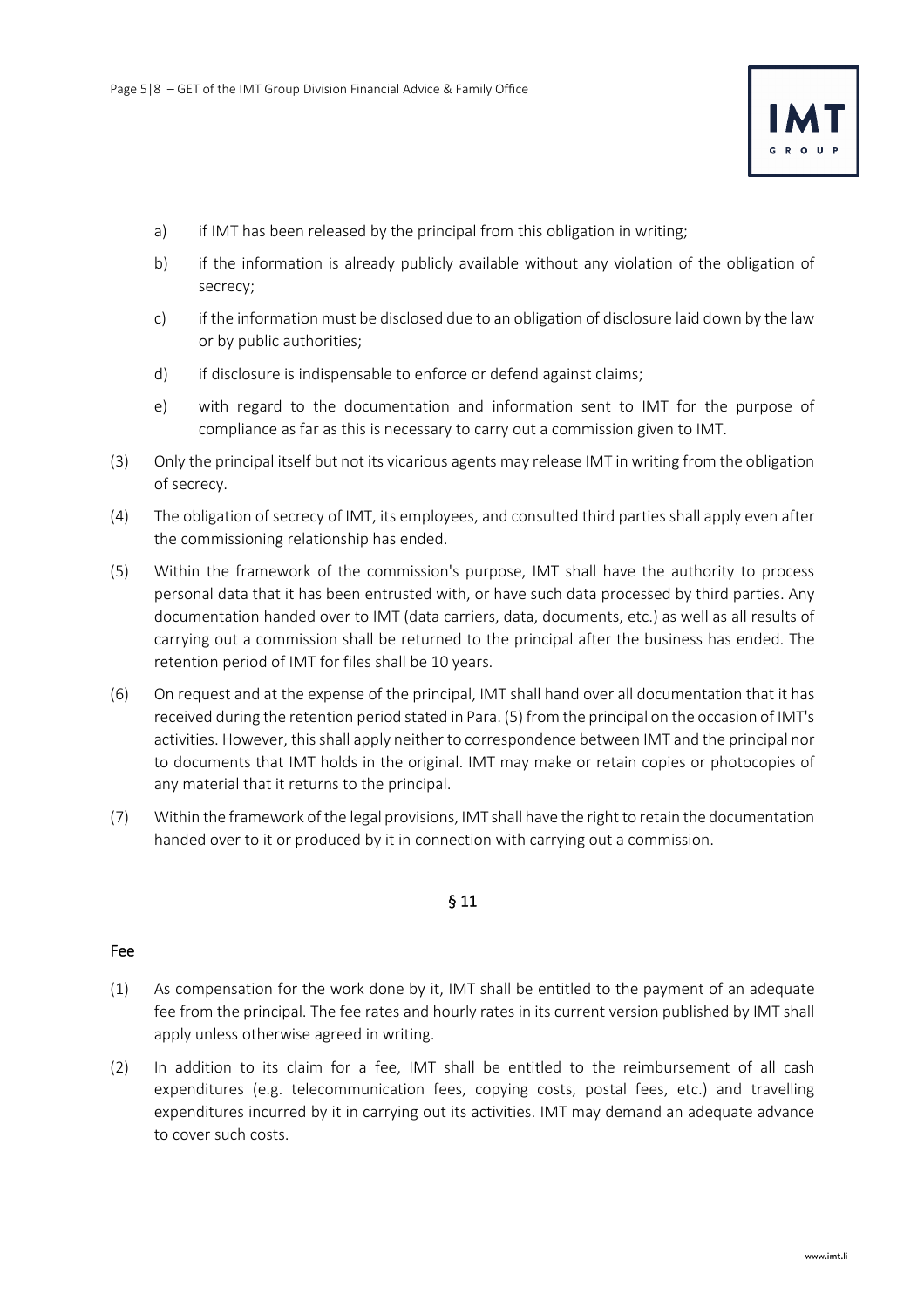

- (3) Any taxes to be paid on the invoiced fees and costs (currently VAT at a rate of 7.7%) shall be paid by the principal.
- (4) Any amount invoiced by IMT shall be payable within a term of 30 calendar days. In the case of continuous work, invoices shall be sent as at the end of each calendar quarter. If the contractual relationship ends by termination, invoicing shall happen upon the termination of the contractual relationship.
- (5) If a commission is not carried out by IMT, it shall nevertheless be entitled to the agreed fee if IMT was ready to perform and was prevented from performing by circumstances on the principal's side. However, IMT has to accept the deduction of all costs that it saved by not carrying out the order.
- (6) If a commission is not carried out as a result of circumstances that constitute an important reason on the side of IMT, it shall only be entitled to such part of the fee as is pro rata to the services rendered by it so far. This shall apply in particular where the services rendered by IMT so far can be used by the principal even though termination has happened.
- (7) IMT may make the delivery of a result produced by rendering a service contingent on the full satisfaction of its claims. The legal right of retention (Art. 380 et sqq. SR [Sachenrecht, Act on Property]) is hereby referred to. If the right of retention is exercised unjustly, IMT shall be liable only in the event of gross negligence and up to the amount of its as yet unpaid claim. In the case of a continuing obligation, the rendering of further services may be refused until payment for earlier services has been made. The same shall apply mutatis mutandis with part performance and unpaid part remuneration.
- (8) Except in the case of obvious material defects, any complaints concerning the services of IMT do not entitle the principal to withhold the remuneration due to IMT.
- (9) The principal may set off claims by IMT only against claims of the principal that are undisputed or have been judicially declared in a final way.

## Communication and risk information

- (1) The principal is aware and acknowledges that data to be transmitted electronically is not (continuously) encrypted, even if it concerns personal data of the customer, an authorized representative, an involved third party or other confidential information. In the case of electronic communications, IMT cannot assume any responsibility for data security, in particular not as a result of manipulation by third parties or in the case of dispatch to a country that does not offer data protection equivalent to Liechtenstein law. In this context, any liability of IMT for direct and indirect damages is excluded.
- (2) The processing of e-mails by IMT shall take place within the framework of normal business transactions on working days and during normal business hours. The customer is aware and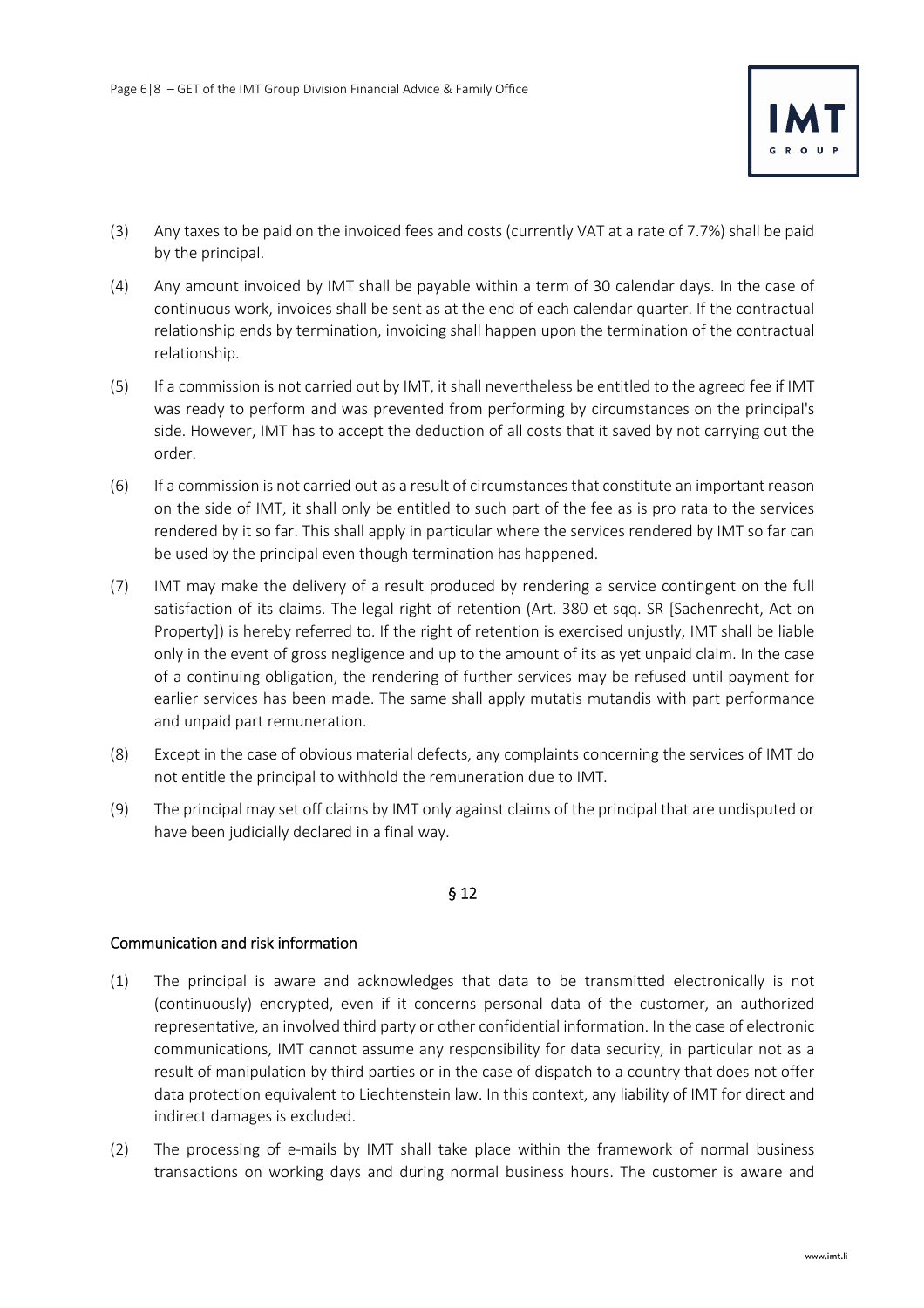

acknowledges that delays may occur in the processing of messages, in particular for technical reasons, and that IMT is not liable in any way whatsoever.

- (3) The principal commissions and authorises IMT to process the data transmitted by the principal and/or its authorised representatives for the purpose of fulfilling its contractual obligations and to deliver to the principal any type of message which may contain such data unencrypted by email. E-mails to IMT shall be sent to the responsible persons of IMT.
- (4) If an e-mail address of the principal or an authorised representative is changed, the principal or the authorised representative concerned is obliged to inform IMT immediately in writing or by telephone.
- (5) If there are several e-mail addresses of the principal or an authorised representative, it shall be at the discretion of IMT to determine the e-mail address required or appropriate for the respective communication.
- (6) In the event that instructions are issued by e-mail, IMT shall be entitled, prior to execution, to demand that the principal or the respective authorised representative legitimises himself in another form and confirms the respective instruction by telephone or in writing. In addition, orders shall only be executed when all requirements deemed necessary by IMT have been fulfilled (in particular compliance with regulatory provisions, internal guidelines).

### § 13

### Termination of contract

- (1) The contractual relationship between IMT and the principal shall end by fulfilling the agreed commission, by expiry of the agreed term of contract, or by termination. However, the contractual relationship shall not end by death or incapacity, or in the event of a legal entity, such entity's dissolution.
- (2) Unless agreed otherwise in writing or prescribed by mandatory legislation, the parties may terminate any commission at any time with immediate effect. In that event, the claim for a fee shall be calculated pursuant to § 11.
- (3) Insofar as the contractual relationship is a continuing obligation, it may, unless otherwise agreed in writing, only be terminated without good cause by giving three months' written notice to the end of a calendar month by post or electronic means, to the end of which three months' notice shall be given.
- (4) In the event of a termination of the contractual relationship by IMT, those actions which are reasonable and do not tolerate a postponement (e.g. submission of a request for an extension of the deadline in case of impending expiry of the deadline) shall still be taken in order to avoid loss of rights by the customer.